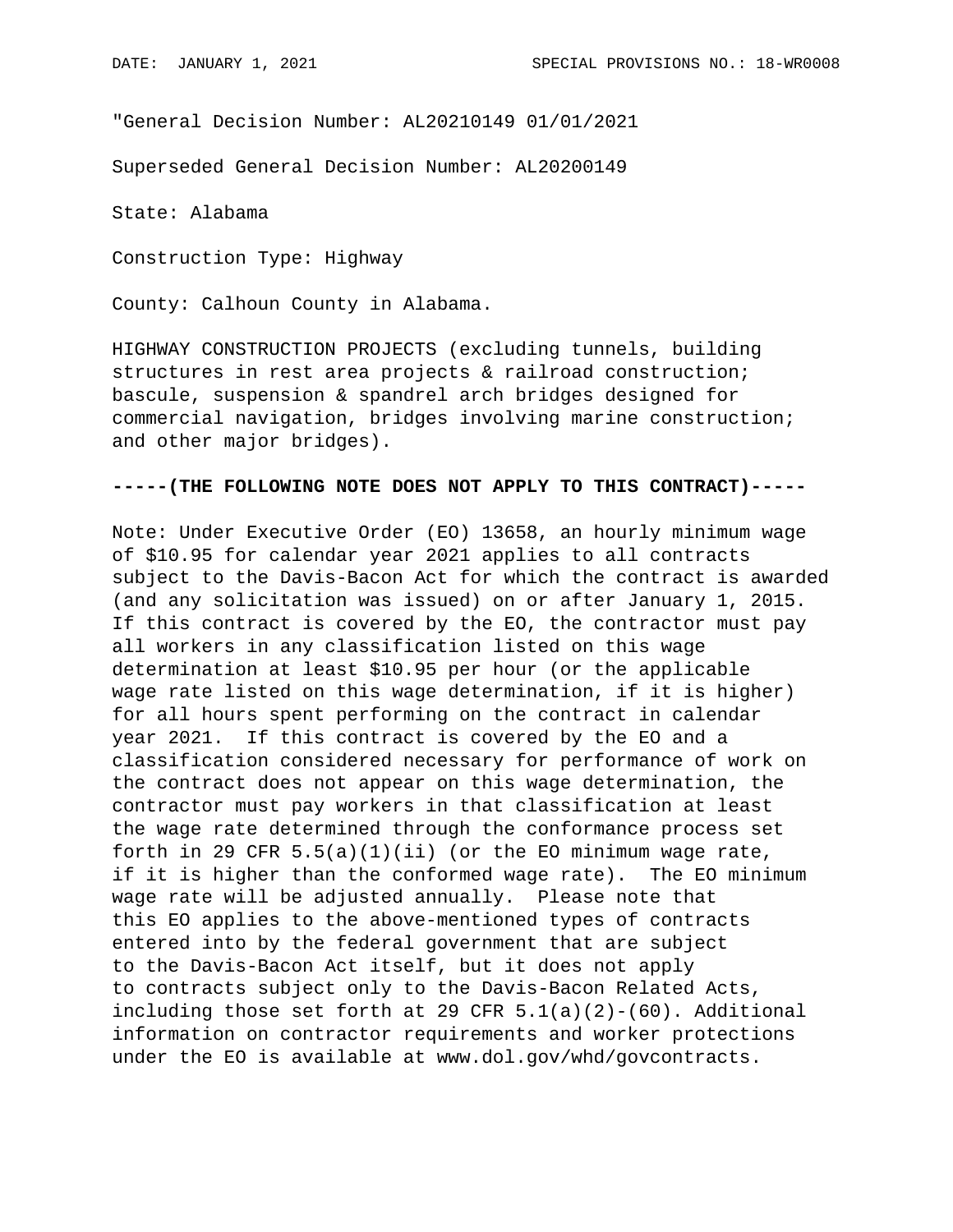| Modification Number | Publication Date |  |
|---------------------|------------------|--|
|                     | 01/01/2021       |  |

ENGI0312-002 09/01/2019

|                                                | Rates | Fringes |  |
|------------------------------------------------|-------|---------|--|
| POWER EQUIPMENT OPERATOR<br>$(Drill)$ \$ 24.15 |       | 9.36    |  |
| SUAL2019-028 11/13/2019                        |       |         |  |

|                                                                                    | Rates | Fringes |
|------------------------------------------------------------------------------------|-------|---------|
| CEMENT MASON/CONCRETE FINISHER\$ 16.08                                             |       | 0.00    |
| ELECTRICIAN\$ 19.73                                                                |       | 0.00    |
| FORM WORKER\$ 15.64                                                                |       | 0.00    |
| HIGHWAY/PARKING LOT STRIPING:<br>Operator (Striping Machine)\$ 20.20               |       | 0.00    |
| HIGHWAY/PARKING LOT STRIPING:<br>Truck Driver (Line Striping<br>$True k)$ \$ 14.60 |       | 0.00    |
| IRONWORKER, REINFORCING\$ 17.79                                                    |       | 0.00    |
| IRONWORKER, STRUCTURAL\$ 22.40                                                     |       | 0.00    |
| LABORER GRADE CHECKER\$ 14.51                                                      |       | 0.00    |
| LABORER: Asphalt, Includes<br>Raker, Shoveler, Spreader and<br>Distributor\$ 13.31 |       | 0.00    |
| LABORER: Common or General\$ 12.25                                                 |       | 0.00    |
| LABORER: Mason Tender -<br>Cement/Concrete\$ 14.61                                 |       | 0.00    |
| LABORER: Pipelayer\$ 16.37                                                         |       | 0.00    |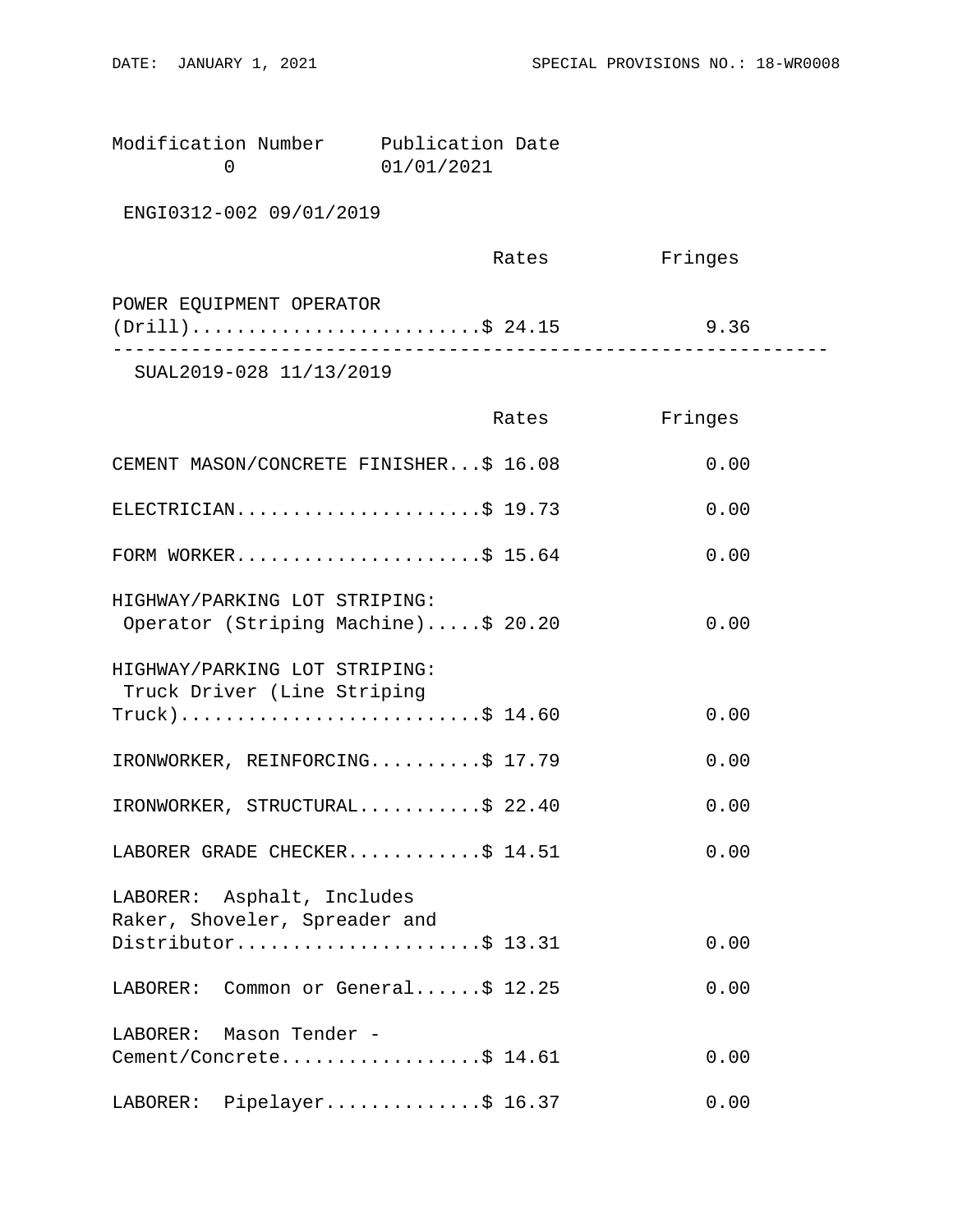|                                                            | LABORER: Erosion Control\$ 11.48                              | 0.00 |
|------------------------------------------------------------|---------------------------------------------------------------|------|
|                                                            | OPERATOR: Asphalt Spreader\$ 16.26                            | 0.00 |
| OPERATOR:                                                  | Backhoe/Excavator/Trackhoe\$ 17.91                            | 0.00 |
|                                                            | OPERATOR: Bobcat/Skid<br>Steer/Skid Loader\$ 13.88            | 0.00 |
| OPERATOR:                                                  | $\texttt{Broom}/\texttt{Sweeper} \dots \dots \dots \$ 11.68$  | 0.00 |
| OPERATOR:                                                  | Bulldozer\$ $17.11$                                           | 0.00 |
| OPERATOR:                                                  | Crane\$ 23.95                                                 | 0.00 |
| OPERATOR:                                                  | $Grader/Blade \ldots$ \$ 18.49                                | 0.00 |
|                                                            | OPERATOR: Loader\$ 14.46                                      | 0.00 |
|                                                            | OPERATOR: Material Transfer<br>Vehicle\$ 16.89                | 0.00 |
|                                                            | OPERATOR: Mechanic\$ 22.36                                    | 0.00 |
| OPERATOR:                                                  | Milling Machine\$ 15.69                                       | 0.00 |
|                                                            | OPERATOR: Oiler\$ 16.83                                       | 0.00 |
|                                                            | OPERATOR: Paver (Asphalt,<br>Aggregate, and Concrete)\$ 17.21 | 0.00 |
|                                                            | OPERATOR: Roller\$ 14.16                                      | 0.00 |
|                                                            | OPERATOR: Scraper\$ 13.30                                     | 0.00 |
|                                                            | PAINTER (Brush and Roller) $$15.97$                           | 1.27 |
|                                                            | TRAFFIC CONTROL: Flagger\$ 11.79                              | 0.00 |
| TRAFFIC CONTROL:<br>Laborer-Cones/<br>Barricades/Barrels - |                                                               |      |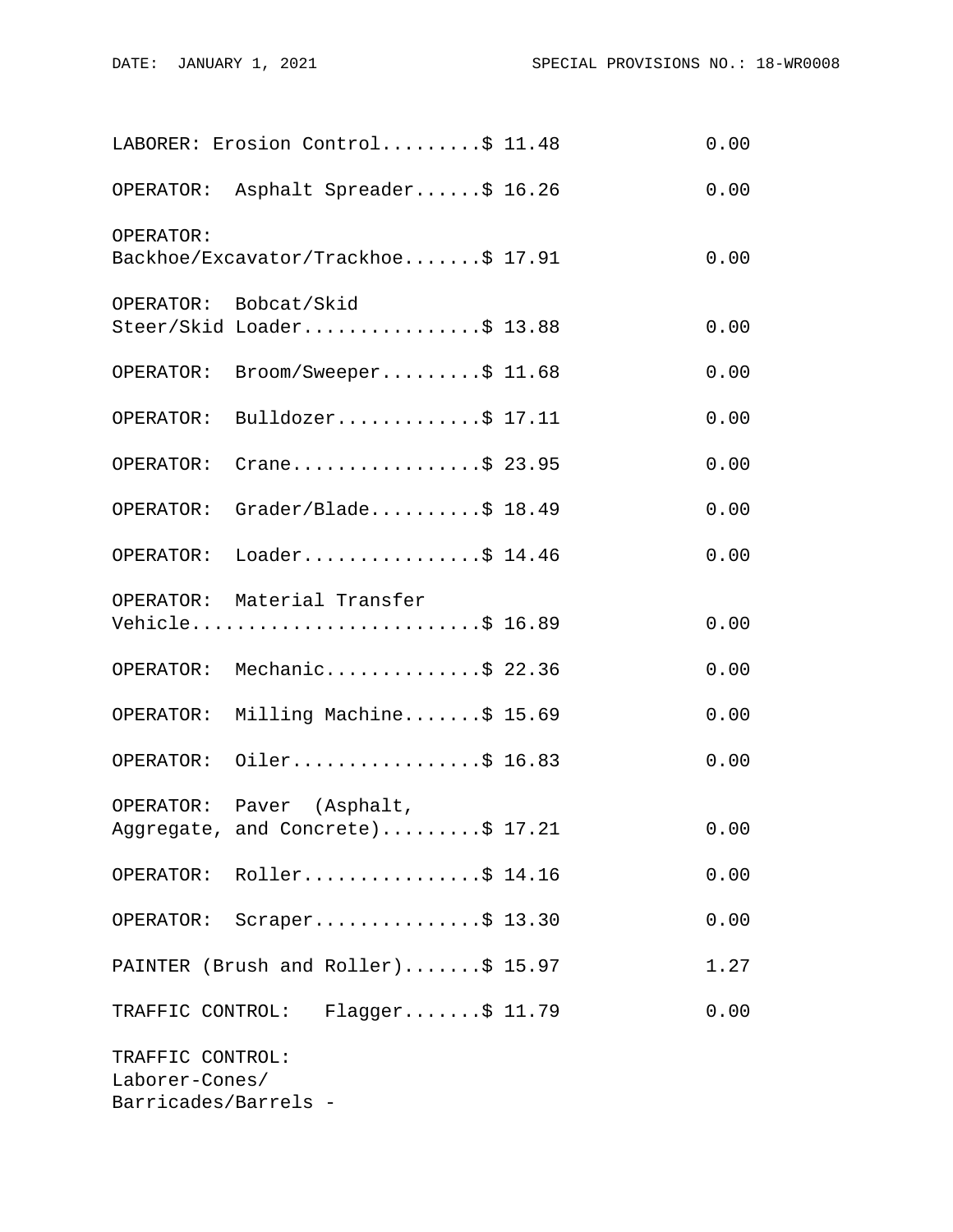|               | TRUCK DRIVER: Water Truck\$ 13.47               | 0.00 |  |
|---------------|-------------------------------------------------|------|--|
|               | TRUCK DRIVER: Semi-Trailer<br>$True k$ \$ 15.56 | 0.00 |  |
|               | TRUCK DRIVER: Lowboy Truck\$ 17.83              | 0.00 |  |
|               | TRUCK DRIVER: Flatbed Truck\$ 15.00             | 0.00 |  |
| TRUCK DRIVER: | Dump Truck\$ 15.89                              | 0.00 |  |
|               | Setter/Mover/Sweeper\$ 12.23                    | 0.00 |  |

WELDERS - Receive rate prescribed for craft performing operation to which welding is incidental.

================================================================

Note: Executive Order (EO) 13706, Establishing Paid Sick Leave for Federal Contractors applies to all contracts subject to the Davis-Bacon Act for which the contract is awarded (and any solicitation was issued) on or after January 1, 2017. If this contract is covered by the EO, the contractor must provide employees with 1 hour of paid sick leave for every 30 hours they work, up to 56 hours of paid sick leave each year. Employees must be permitted to use paid sick leave for their own illness, injury or other health-related needs, including preventive care; to assist a family member (or person who is like family to the employee) who is ill, injured, or has other health-related needs, including preventive care; or for reasons resulting from, or to assist a family member (or person who is like family to the employee) who is a victim of, domestic violence, sexual assault, or stalking. Additional information on contractor requirements and worker protections under the EO is available at www.dol.gov/whd/govcontracts.

Unlisted classifications needed for work not included within the scope of the classifications listed may be added after award only as provided in the labor standards contract clauses (29CFR 5.5 (a) (1) (ii)).

----------------------------------------------------------------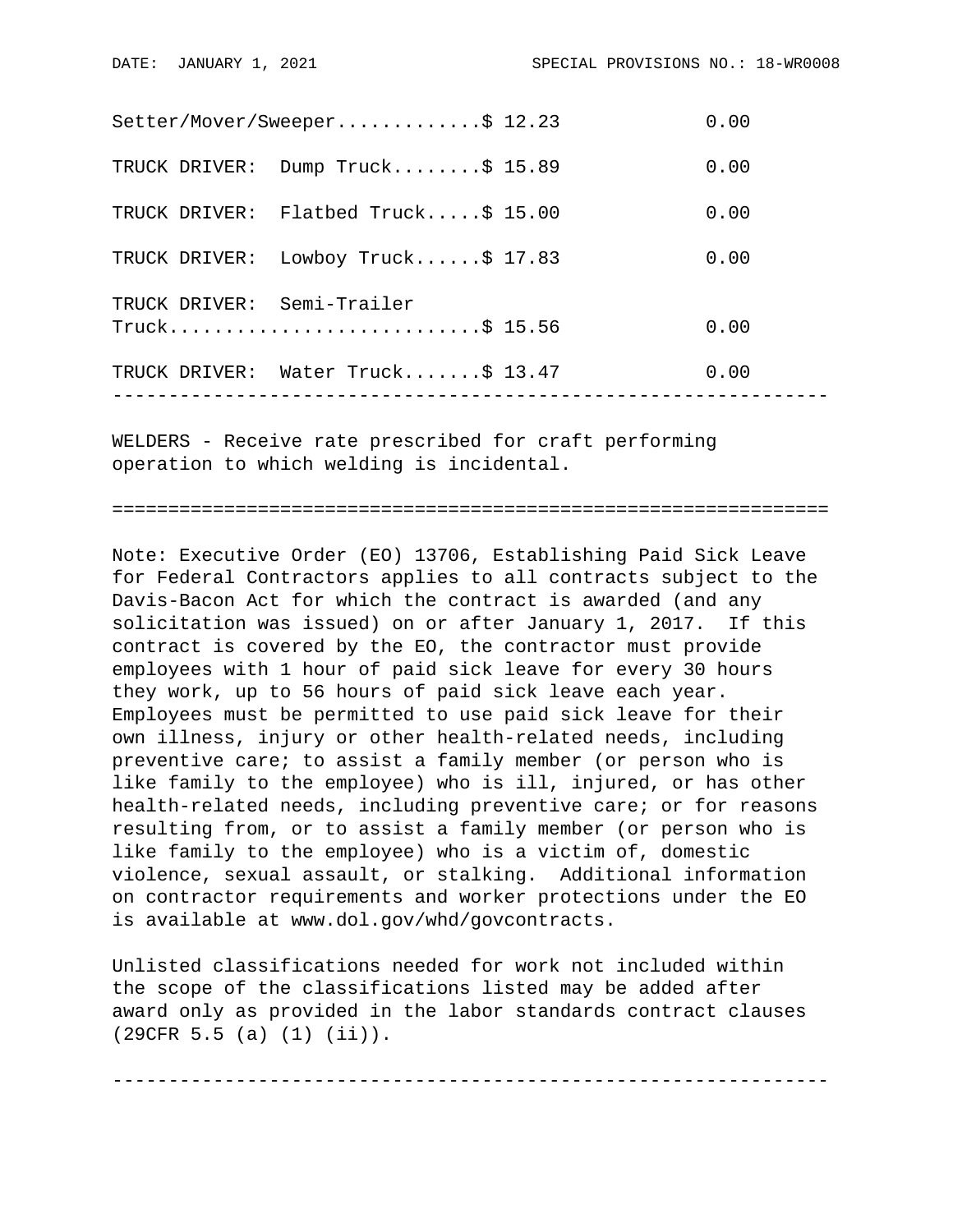The body of each wage determination lists the classification and wage rates that have been found to be prevailing for the cited type(s) of construction in the area covered by the wage determination. The classifications are listed in alphabetical order of ""identifiers"" that indicate whether the particular rate is a union rate (current union negotiated rate for local), a survey rate (weighted average rate) or a union average rate (weighted union average rate).

Union Rate Identifiers

A four-letter classification abbreviation identifier enclosed in dotted lines beginning with characters other than ""SU"" or ""UAVG"" denotes that the union classification and rate were prevailing for that classification in the survey. Example: PLUM0198-005 07/01/2014. PLUM is an abbreviation identifier of the union which prevailed in the survey for this classification, which in this example would be Plumbers. 0198 indicates the local union number or district council number where applicable, i.e., Plumbers Local 0198. The next number, 005 in the example, is an internal number used in processing the wage determination. 07/01/2014 is the effective date of the most current negotiated rate, which in this example is July 1, 2014.

Union prevailing wage rates are updated to reflect all rate changes in the collective bargaining agreement (CBA) governing this classification and rate.

Survey Rate Identifiers

Classifications listed under the ""SU"" identifier indicate that no one rate prevailed for this classification in the survey and the published rate is derived by computing a weighted average rate based on all the rates reported in the survey for that classification. As this weighted average rate includes all rates reported in the survey, it may include both union and non-union rates. Example: SULA2012-007 5/13/2014. SU indicates the rates are survey rates based on a weighted average calculation of rates and are not majority rates. LA indicates the State of Louisiana. 2012 is the year of survey on which these classifications and rates are based. The next number, 007 in the example, is an internal number used in producing the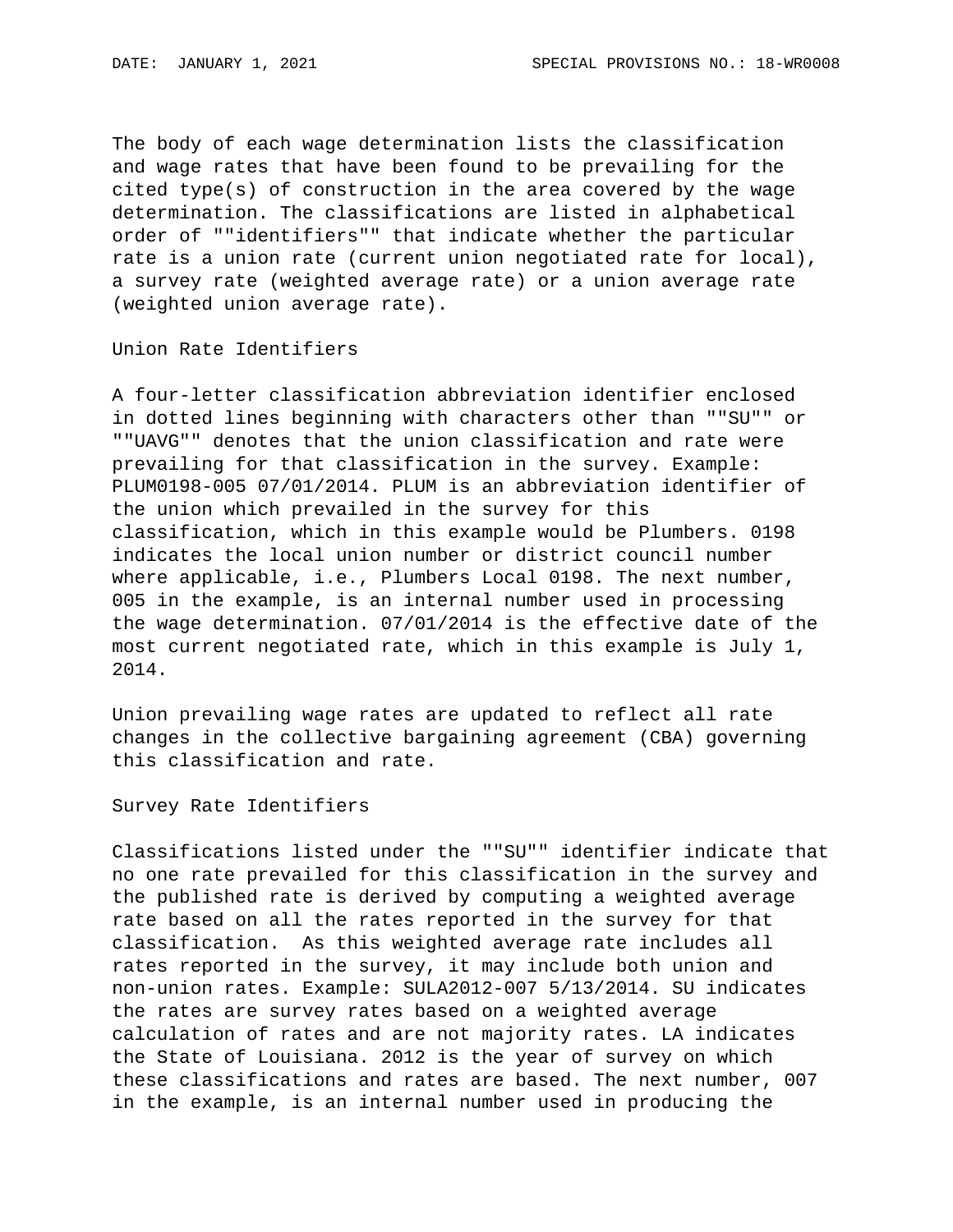wage determination. 5/13/2014 indicates the survey completion date for the classifications and rates under that identifier.

Survey wage rates are not updated and remain in effect until a new survey is conducted.

Union Average Rate Identifiers

Classification(s) listed under the UAVG identifier indicate that no single majority rate prevailed for those classifications; however, 100% of the data reported for the classifications was union data. EXAMPLE: UAVG-OH-0010 08/29/2014. UAVG indicates that the rate is a weighted union average rate. OH indicates the state. The next number, 0010 in the example, is an internal number used in producing the wage determination. 08/29/2014 indicates the survey completion date for the classifications and rates under that identifier.

A UAVG rate will be updated once a year, usually in January of each year, to reflect a weighted average of the current negotiated/CBA rate of the union locals from which the rate is based.

----------------------------------------------------------------

## WAGE DETERMINATION APPEALS PROCESS

1.) Has there been an initial decision in the matter? This can be:

- \* an existing published wage determination
- a survey underlying a wage determination
- \* a Wage and Hour Division letter setting forth a position on a wage determination matter
- \* a conformance (additional classification and rate) ruling

On survey related matters, initial contact, including requests for summaries of surveys, should be with the Wage and Hour Regional Office for the area in which the survey was conducted because those Regional Offices have responsibility for the Davis-Bacon survey program. If the response from this initial contact is not satisfactory, then the process described in 2.) and 3.) should be followed.